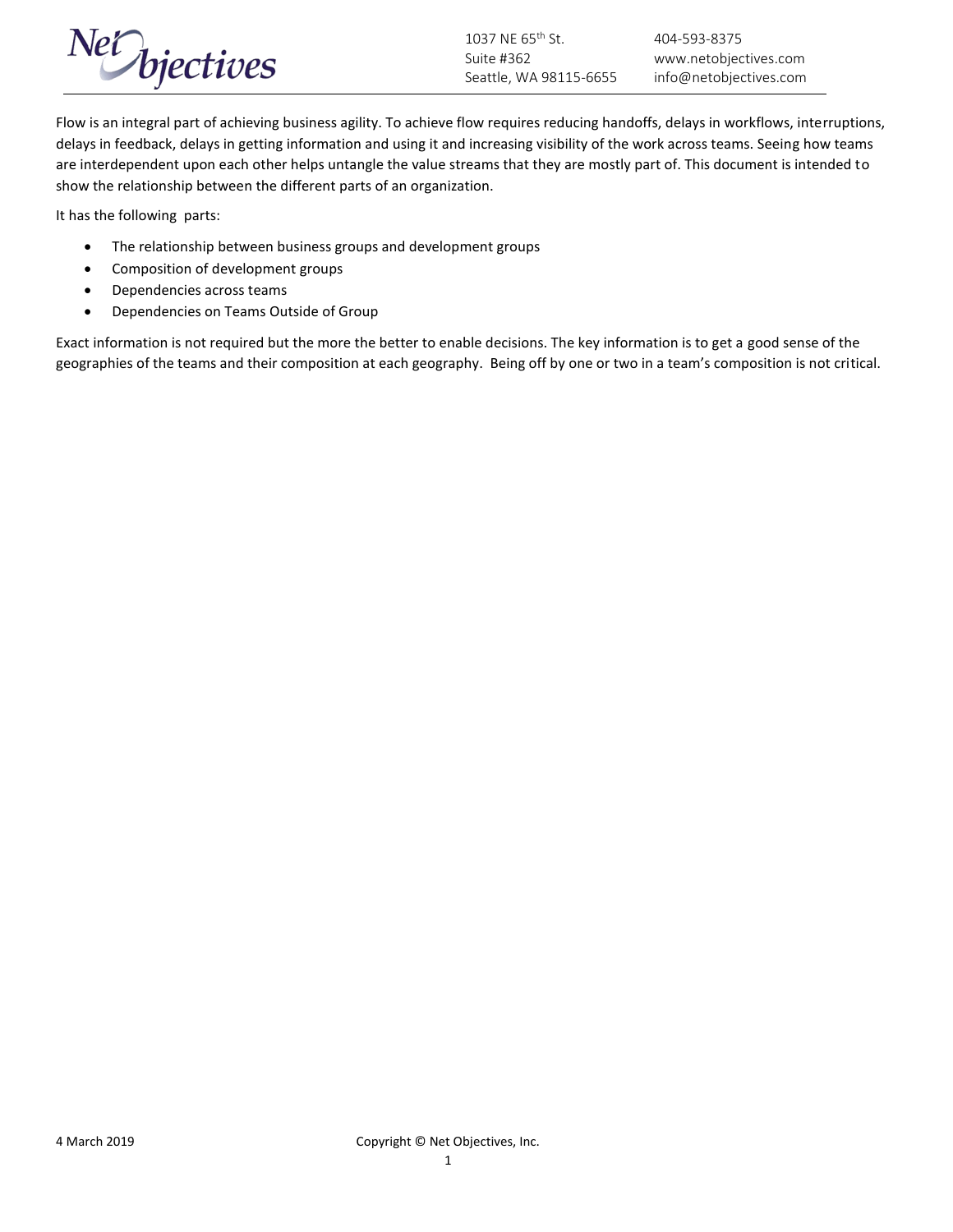# Relationship Between Business and Development Groups

| <b>Business Groups</b>                                                                                                                                                                        |                                                                                                                                                                                                                                      | <b>Development groups</b> |                                                                                                                                                                                                                                                                                            |  |
|-----------------------------------------------------------------------------------------------------------------------------------------------------------------------------------------------|--------------------------------------------------------------------------------------------------------------------------------------------------------------------------------------------------------------------------------------|---------------------------|--------------------------------------------------------------------------------------------------------------------------------------------------------------------------------------------------------------------------------------------------------------------------------------------|--|
| 1.                                                                                                                                                                                            |                                                                                                                                                                                                                                      | 1.                        | <u> 1989 - Johann Stoff, Amerikaansk politiker (</u>                                                                                                                                                                                                                                       |  |
|                                                                                                                                                                                               | Feed dev group __ __; __ __; __ __;                                                                                                                                                                                                  |                           | Fed by biz group $\frac{1}{2}$ $\frac{1}{2}$ $\frac{1}{2}$ $\frac{1}{2}$ $\frac{1}{2}$                                                                                                                                                                                                     |  |
| 2.                                                                                                                                                                                            | <u>and the contract of the contract of the contract of the contract of the contract of the contract of the contract of the contract of the contract of the contract of the contract of the contract of the contract of the contr</u> |                           | 2. $\qquad \qquad$                                                                                                                                                                                                                                                                         |  |
|                                                                                                                                                                                               | Feed dev group __ __; __ __; __ __;                                                                                                                                                                                                  |                           | Fed by biz group ____; ___; ___;                                                                                                                                                                                                                                                           |  |
| 3.                                                                                                                                                                                            |                                                                                                                                                                                                                                      |                           | $\overline{\mathbf{3.}}$ $\overline{\mathbf{1.}}$                                                                                                                                                                                                                                          |  |
|                                                                                                                                                                                               | Feed dev group __ __; __ __; __ __;                                                                                                                                                                                                  |                           | Fed by biz group $\frac{1}{2}$ $\frac{1}{2}$ $\frac{1}{2}$ $\frac{1}{2}$ $\frac{1}{2}$                                                                                                                                                                                                     |  |
| 4.                                                                                                                                                                                            |                                                                                                                                                                                                                                      | 4.                        |                                                                                                                                                                                                                                                                                            |  |
|                                                                                                                                                                                               | Feed dev group $\frac{1}{2}$ = $\frac{1}{2}$ = $\frac{1}{2}$ = $\frac{1}{2}$                                                                                                                                                         |                           | Fed by biz group $\frac{1}{2}$ $\frac{1}{2}$ $\frac{1}{2}$ $\frac{1}{2}$ $\frac{1}{2}$                                                                                                                                                                                                     |  |
| 5.                                                                                                                                                                                            |                                                                                                                                                                                                                                      | 5.                        | <u> 1989 - Johann Barnett, fransk politik (d. 1989)</u>                                                                                                                                                                                                                                    |  |
|                                                                                                                                                                                               | Feed dev group $\frac{1}{2}$ $\frac{1}{2}$ $\frac{1}{2}$ $\frac{1}{2}$ $\frac{1}{2}$                                                                                                                                                 |                           | Fed by biz group $\frac{1}{2}$ = $\frac{1}{2}$ = $\frac{1}{2}$ = $\frac{1}{2}$                                                                                                                                                                                                             |  |
| 6.                                                                                                                                                                                            |                                                                                                                                                                                                                                      | 6.                        | <u> 1989 - Johann Harry Harry Harry Harry Harry Harry Harry Harry Harry Harry Harry Harry Harry Harry Harry Harry</u>                                                                                                                                                                      |  |
|                                                                                                                                                                                               | Feed dev group $\frac{1}{2}$ $\frac{1}{2}$ $\frac{1}{2}$ $\frac{1}{2}$ $\frac{1}{2}$ $\frac{1}{2}$                                                                                                                                   |                           | Fed by biz group $\frac{1}{2}$ $\frac{1}{2}$ $\frac{1}{2}$ $\frac{1}{2}$ $\frac{1}{2}$                                                                                                                                                                                                     |  |
|                                                                                                                                                                                               |                                                                                                                                                                                                                                      |                           | 7. $\qquad \qquad$                                                                                                                                                                                                                                                                         |  |
|                                                                                                                                                                                               | Feed dev group __ __; __ __; __ __;                                                                                                                                                                                                  |                           | Fed by biz group $\frac{1}{2}$ $\frac{1}{2}$ $\frac{1}{2}$ $\frac{1}{2}$ $\frac{1}{2}$                                                                                                                                                                                                     |  |
| 8.                                                                                                                                                                                            | <u> 1989 - Johann Barbara, martxa alemaniar amerikan a</u>                                                                                                                                                                           | 8.                        | <u> 1989 - Johann Stoff, deutscher Stoffen und der Stoffen und der Stoffen und der Stoffen und der Stoffen und der</u>                                                                                                                                                                     |  |
|                                                                                                                                                                                               | Feed dev group __ ___; __ ___; __ ___;                                                                                                                                                                                               |                           | Fed by biz group $\frac{1}{2}$ and $\frac{1}{2}$ and $\frac{1}{2}$ and $\frac{1}{2}$ and $\frac{1}{2}$ and $\frac{1}{2}$ and $\frac{1}{2}$ and $\frac{1}{2}$ and $\frac{1}{2}$ and $\frac{1}{2}$ and $\frac{1}{2}$ and $\frac{1}{2}$ and $\frac{1}{2}$ and $\frac{1}{2}$ and $\frac{1}{2}$ |  |
| 9.                                                                                                                                                                                            |                                                                                                                                                                                                                                      | 9.                        |                                                                                                                                                                                                                                                                                            |  |
|                                                                                                                                                                                               | Feed dev group $\frac{1}{2}$ = $\frac{1}{2}$ = $\frac{1}{2}$ = $\frac{1}{2}$                                                                                                                                                         |                           | Fed by biz group ____; ___; __; ___;                                                                                                                                                                                                                                                       |  |
| 10.                                                                                                                                                                                           | <u> 1989 - Johann Barbara, martin amerikan basal da</u>                                                                                                                                                                              |                           | 10.                                                                                                                                                                                                                                                                                        |  |
|                                                                                                                                                                                               | Feed dev group $\frac{1}{2}$ $\frac{1}{2}$ $\frac{1}{2}$ $\frac{1}{2}$ $\frac{1}{2}$ $\frac{1}{2}$                                                                                                                                   |                           | Fed by biz group $\frac{1}{2}$ $\frac{1}{2}$ $\frac{1}{2}$ $\frac{1}{2}$ $\frac{1}{2}$                                                                                                                                                                                                     |  |
| For each group, put in name.                                                                                                                                                                  |                                                                                                                                                                                                                                      |                           | For each group put in its name.                                                                                                                                                                                                                                                            |  |
| Next, for the "Feed dev group" put the largest dev group it<br>makes requests of and the % of the work it gets done by the<br>largest group. Do same for next largest group and third largest |                                                                                                                                                                                                                                      |                           | Next, for the "Fed by biz group" put in the largest biz group<br>that feeds it and the % of work that comes from them. Do the<br>same for the next two.                                                                                                                                    |  |
| group.<br>Examples. Feed dev group 3: 50; 2 50 means Dev Groups 3<br>and 2 do 50% each for the biz group; 4 100; means Dev Group<br>4 does all of the biz group's work.                       |                                                                                                                                                                                                                                      |                           | Examples. Fed by biz group 3 100 means Biz Group 3 gives it<br>all of its work. Fed by biz group 2 60; 5 40 means Biz Group 2<br>gives it 60% and Biz Group 5 gives it 40%.                                                                                                                |  |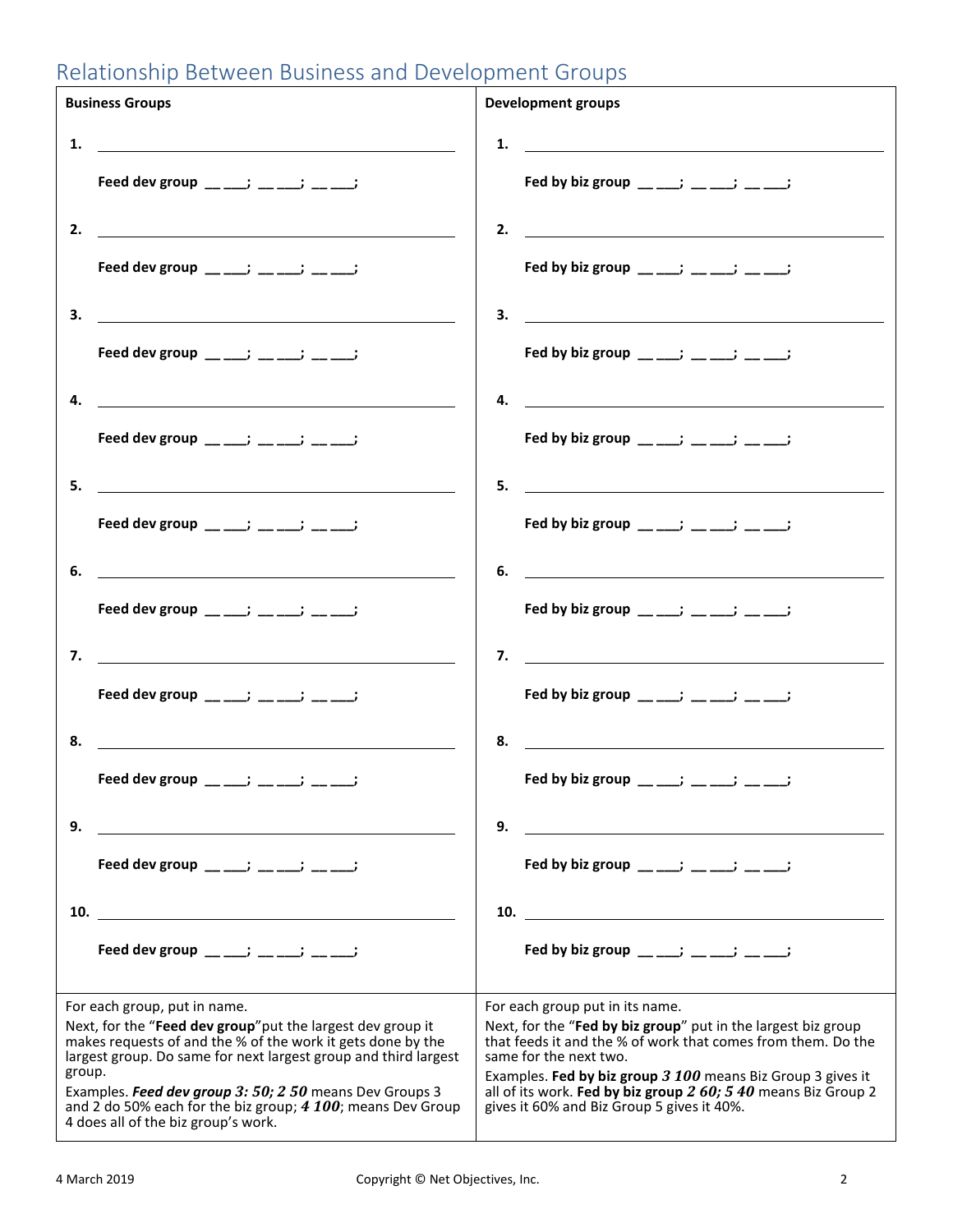## Composition of Development Groups

For each development group on page 1

| <b>Dev Group Name</b>       | Location 1               | <b>Location 2</b>                               | <b>Location 3</b>        | Other                   |
|-----------------------------|--------------------------|-------------------------------------------------|--------------------------|-------------------------|
|                             |                          |                                                 |                          |                         |
| Skill level in Scrum/Kanban | # PrdMs ____ # POs __    | # PrdMs ____ # POs __                           | # PrdMs ____ # POs __    | # PrdMs ____ # POs __   |
|                             |                          |                                                 |                          | # Devs _______________  |
|                             | # Testers ______________ | #Testers                                        | #Testers                 | # Testers _____________ |
|                             | # Dev/Testers ________   | # Dev/Testers _________                         | #Dev/Testers             | # Dev/Testers ________  |
| <b>Dev Group Name</b>       | Location 1               | <b>Location 2</b>                               | <b>Location 3</b>        | Other                   |
|                             |                          |                                                 |                          |                         |
| Skill level in Scrum/Kanban | # PrdMs ____ # POs __    | # PrdMs ____ # POs __                           | # PrdMs _____ # POs __   | # PrdMs _____ # POs __  |
|                             |                          |                                                 |                          | # Devs ________________ |
|                             | #Testers _____________   | # Testers ______________                        | # Testers ______________ | #Testers ______________ |
|                             | # Dev/Testers ________   | # Dev/Testers _________                         | #Dev/Testers ________    | # Dev/Testers ________  |
| <b>Dev Group Name</b>       | Location 1               | <b>Location 2</b>                               | <b>Location 3</b>        | Other                   |
|                             |                          |                                                 |                          |                         |
| Skill level in Scrum/Kanban | # PrdMs ____ # POs __    | # PrdMs ____ # POs __                           | # PrdMs ____ # POs __    | # PrdMs ____ # POs __   |
|                             |                          |                                                 |                          |                         |
|                             | # Testers ______________ | #Testers                                        |                          | #Testers                |
|                             | # Dev/Testers ________   | # Dev/Testers ________                          | #Dev/Testers ________    | # Dev/Testers ________  |
| <b>Dev Group Name</b>       | Location 1               | <b>Location 2</b>                               | <b>Location 3</b>        | <b>Other</b>            |
|                             |                          |                                                 |                          |                         |
| Skill level in Scrum/Kanban | # PrdMs ____ # POs __    | # PrdMs ____ # POs __                           | # PrdMs ____ # POs __    | # PrdMs ____ # POs __   |
|                             | # Devs ________________  |                                                 |                          | # Devs _______________  |
|                             | # Testers _____________  | # Testers _______________                       | #Testers _____________   | #Testers _____________  |
|                             |                          | # Dev/Testers   # Dev/Testers     # Dev/Testers | # Dev/Testers _________  | # Dev/Testers           |
|                             |                          |                                                 |                          |                         |

#### **Where**

- **Skill level in Scrum/Kanban:** From 0 to 5
- **"Dev/Testers"** is when devs do testing as well.
- **"Other:"** List all locations with totals for all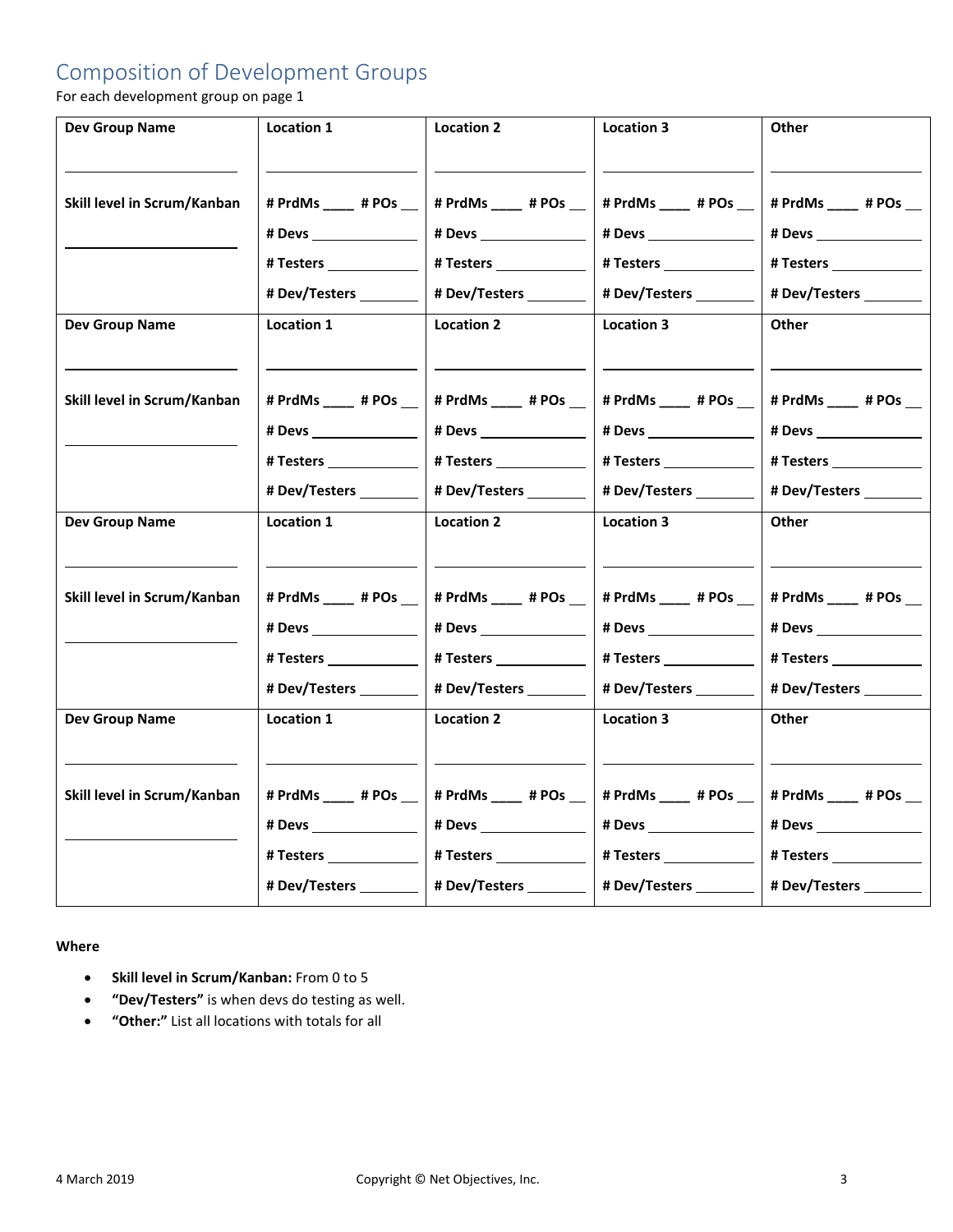## *Composition of Development Groups (continued)*

| <b>Dev Group Name</b>       | Location 1              | <b>Location 2</b>                                 | Location 3                                          | Other                    |
|-----------------------------|-------------------------|---------------------------------------------------|-----------------------------------------------------|--------------------------|
|                             |                         |                                                   |                                                     |                          |
| Skill level in Scrum/Kanban | # PrdMs ____ # POs __   | # PrdMs ____ # POs __                             | # PrdMs ____ # POs __                               | # PrdMs ____ # POs __    |
|                             |                         |                                                   |                                                     |                          |
|                             |                         |                                                   |                                                     | # Testers                |
|                             | # Dev/Testers           | # Dev/Testers ________                            | # Dev/Testers ________                              | # Dev/Testers            |
| <b>Dev Group Name</b>       | Location 1              | <b>Location 2</b>                                 | <b>Location 3</b>                                   | Other                    |
|                             |                         |                                                   |                                                     |                          |
| Skill level in Scrum/Kanban | # PrdMs ____ # POs __   | # PrdMs ____ # POs __                             | # PrdMs ____ # POs __                               | # PrdMs ____ # POs __    |
|                             |                         |                                                   |                                                     | # Devs ________________  |
|                             | # Testers _____________ |                                                   |                                                     |                          |
|                             |                         | # Dev/Testers ________                            | # Dev/Testers ________                              | # Dev/Testers ________   |
| <b>Dev Group Name</b>       | Location 1              | <b>Location 2</b>                                 | <b>Location 3</b>                                   | Other                    |
|                             |                         |                                                   |                                                     |                          |
| Skill level in Scrum/Kanban | # PrdMs ____ # POs __   | # PrdMs ____ # POs __                             | # PrdMs ____ # POs __                               | # PrdMs ____ # POs __    |
|                             |                         |                                                   |                                                     | # Devs ________________  |
|                             |                         |                                                   |                                                     |                          |
|                             |                         | # Dev/Testers ________                            | # Dev/Testers ________                              | #Dev/Testers             |
| <b>Dev Group Name</b>       | Location 1              | <b>Location 2</b>                                 | <b>Location 3</b>                                   | <b>Other</b>             |
|                             |                         |                                                   |                                                     |                          |
| Skill level in Scrum/Kanban | # PrdMs ____ # POs __   | # PrdMs ____ # POs __                             | # PrdMs ____ # POs __                               | # PrdMs ____ # POs __    |
|                             |                         |                                                   |                                                     |                          |
|                             | # Testers _____________ | # Testers ______________                          | #Testers _____________                              | # Testers ______________ |
|                             |                         | # Dev/Testers _________   # Dev/Testers _________ | # Dev/Testers __________   # Dev/Testers __________ |                          |

#### **Where**

- **Skill level in Scrum/Kanban:** From 0 to 5
- **"Dev/Testers"** is when devs do testing as well.
- **"Other:"** List all locations with totals for all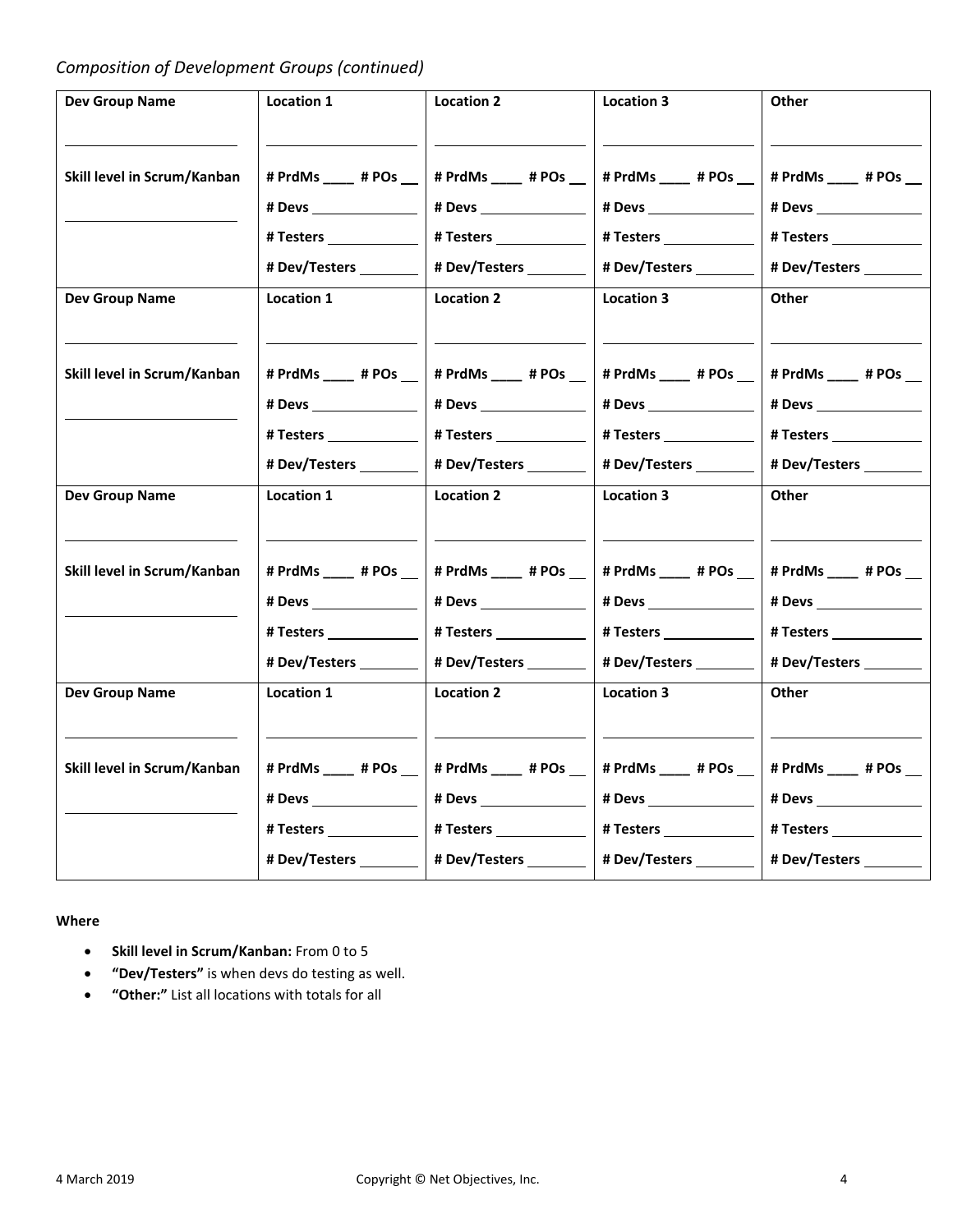## *Composition of Development Groups (continued)*

| <b>Dev Group Name</b>       | Location 1               | <b>Location 2</b>                                 | Location 3                                          | Other                     |
|-----------------------------|--------------------------|---------------------------------------------------|-----------------------------------------------------|---------------------------|
|                             |                          |                                                   |                                                     |                           |
| Skill level in Scrum/Kanban | # PrdMs ____ # POs __    | # PrdMs # POs                                     | # PrdMs ____ # POs __                               | # PrdMs ____ # POs __     |
|                             |                          |                                                   |                                                     |                           |
|                             | # Testers _____________  |                                                   | #Testers                                            | # Testers _______________ |
|                             | # Dev/Testers ________   |                                                   | # Dev/Testers _________                             | # Dev/Testers ________    |
| <b>Dev Group Name</b>       | Location 1               | <b>Location 2</b>                                 | <b>Location 3</b>                                   | Other                     |
|                             |                          |                                                   |                                                     |                           |
| Skill level in Scrum/Kanban | # PrdMs ____ # POs __    | # PrdMs ____ # POs __                             | # PrdMs ____ # POs __                               | # PrdMs ____ # POs __     |
|                             |                          |                                                   |                                                     | # Devs ________________   |
|                             | # Testers ______________ |                                                   | # Testers ______________                            | #Testers                  |
|                             |                          | # Dev/Testers ________                            | # Dev/Testers _________                             | # Dev/Testers ________    |
| <b>Dev Group Name</b>       | Location 1               | <b>Location 2</b>                                 | <b>Location 3</b>                                   | Other                     |
|                             |                          |                                                   |                                                     |                           |
| Skill level in Scrum/Kanban | # PrdMs ____ # POs __    | # PrdMs ____ # POs __                             | # PrdMs ____ # POs __                               | # PrdMs ____ # POs __     |
|                             |                          |                                                   |                                                     |                           |
|                             | #Testers _____________   |                                                   |                                                     |                           |
|                             | # Dev/Testers            | # Dev/Testers ________                            | # Dev/Testers ________                              | # Dev/Testers             |
| <b>Dev Group Name</b>       | Location 1               | <b>Location 2</b>                                 | <b>Location 3</b>                                   | <b>Other</b>              |
|                             |                          |                                                   |                                                     |                           |
| Skill level in Scrum/Kanban | # PrdMs ____ # POs __    | # PrdMs ____ # POs __                             | # PrdMs ____ # POs __                               | # PrdMs ____ # POs __     |
|                             |                          |                                                   |                                                     |                           |
|                             | # Testers _____________  | # Testers ______________                          | #Testers _____________                              | # Testers ______________  |
|                             |                          | # Dev/Testers _________   # Dev/Testers _________ | # Dev/Testers __________   # Dev/Testers __________ |                           |
|                             |                          |                                                   |                                                     |                           |

#### **Where**

- **Skill level in Scrum/Kanban:** From 0 to 5
- **"Dev/Testers"** is when devs do testing as well.
- **"Other:"** List all locations with totals for all